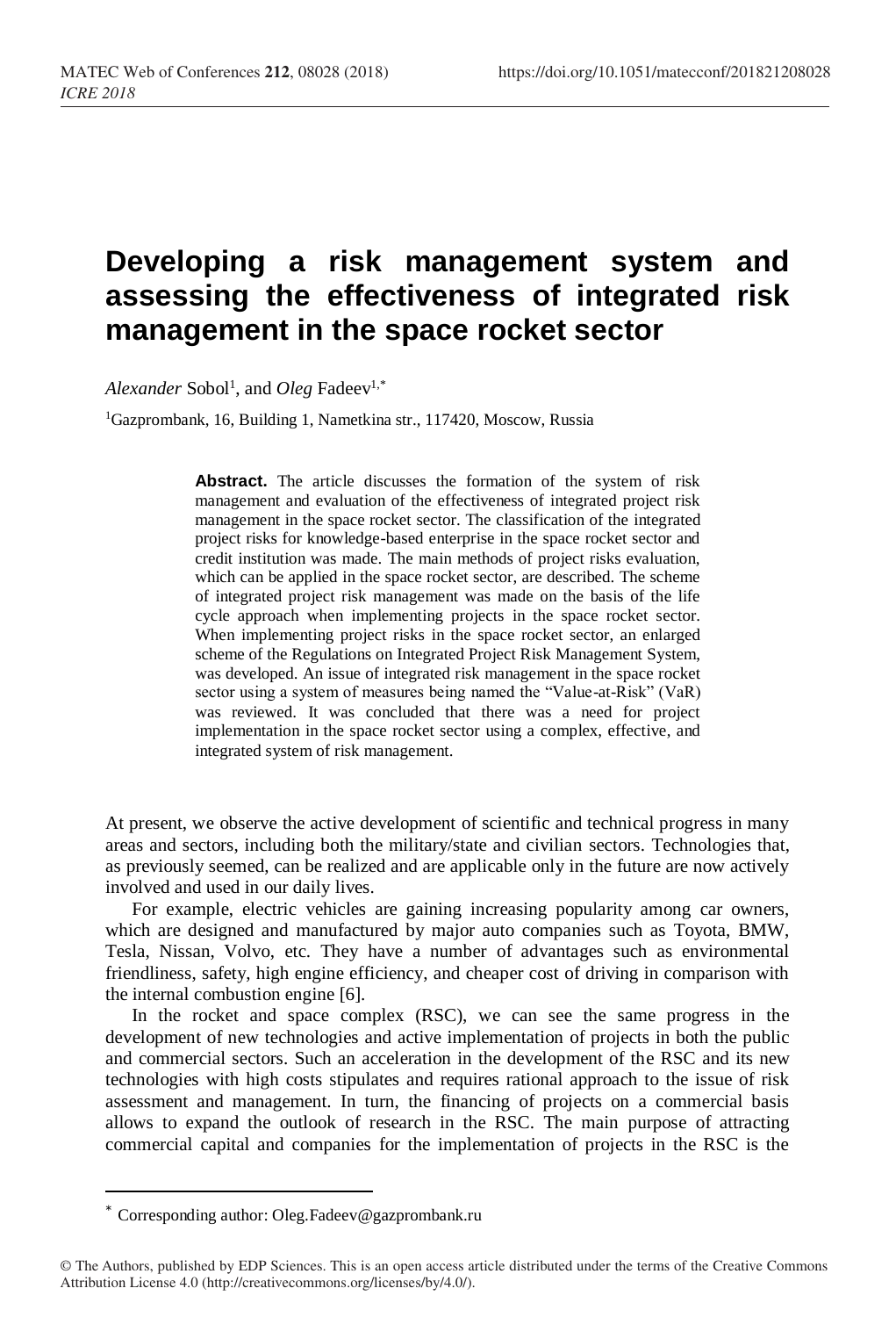guaranteed delivery of goods, the possibility of using independent access to outer space, effective expenditures, and financial control over the use of funds. This can all be achieved through an optimal set of financial, technical, organizational, and human resources associated with an effectively built risk assessment and management system. For example, the American engineer, scientist, and entrepreneur Ilon Mask went down in history when his company Space Exploration Technologies (SpaceX) became the first private company that docked the spacecraft to the international space station, successfully landed a Falcon 9 rocket on the offshore platform, and lowered the cost of the project [7].

Increased activity in the commercial activities of the RSC in the United States, Europe, Russia, China, and India clearly demonstrate the need for civilian space services and gives a clear signal about the need for space development in general. The creation and operation of unmanned aerial vehicles also speaks in favor of this trend. If they were previously used primarily in the state and defense complexes, now their civilian application in the civil sector is developing more actively [8].

The implementation of the project in the RSC is always connected with risks, which can be technological, financial, legal, personnel, and many others. The onset of a risk or a group of risks is possible at all phases of the life cycle of any project. Given the difficult situation that has recently taken shape in the political arena and in the Russian economy, the possibility of the onset of project risks in the RSC is significantly increasing. Risk situations can begin with the design of a spacecraft and end at the stage of operating the facility. In the authors' opinion, the objective of the project in the RSC is the production and sale of goods or services of rocket and space technology, space infrastructure facilities, innovative space technologies, provision of services for launching space objects, as well as operating existing facilities and infrastructure in the RSC for profit or for national security purposes.

The result of a project in the RCM is the obtaining of high-tech products or services that are intended for all interested consumers in the corporate or public sectors on a fee basis. In addition to the initiator and the investor, individuals and legal entities participate in the project at the time of its implementation; they have a number of duties, such as designing the facility, its development, doing preparatory work, as well as production, transportation, insurance, management, control and sales of the product or service.

The peculiarities of projectы in the RSC are a high degree of novelty, the quality of the product or service, the uniqueness of the samples produced, the use of high technologies, high costs, complexity of business processes, long terms, and impressive amounts of financing. All this requires increased attention on the part of managers and obliges project managers to create and implement an adequate and effective risk management system.

In order to correctly identify, systematize, evaluate, manage, and control project risks, it is necessary to classify them, that is, to distribute them to specific groups in accordance with a certain characteristic. In this case, such a factor is the specificity of projects in the RSC.

A conceptual and integrated classification of project risks in the RSC determines the place of each risk and creates an opportunity for effective application of management and risk management methods. Planned and implemented activities will allow to effectively apply the accumulated experience in the implementation of projects in the RSC in the future. They will also positively affect how project participants achieve their goals.

In the opinion of the authors, it is advisable to formulate a classification of project risks that would take into account the features of projects in the RSC, as well as would become fundamental and integrated for the main project participants. More than that, such a classification should be mobile and flexible in changing external and internal conditions, additionally being able to implement the principles of project risk management.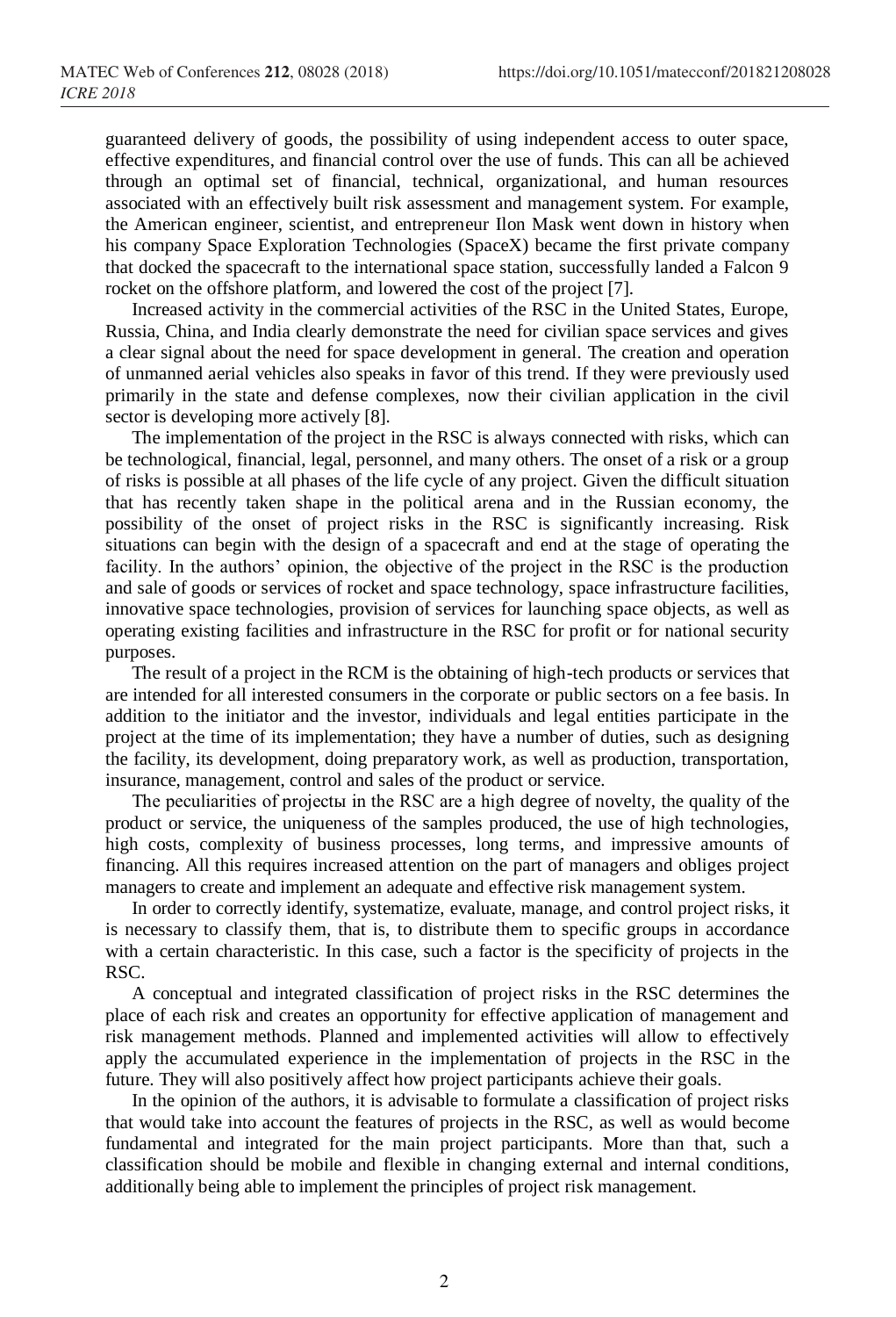The main reasons for the occurrence of risks and, as a consequence, increasing project costs are the business processes and areas of risk management. Business processes can be divided in different ways, but it is important to classify them within the project from the position of maximum identification for all project participants.

The authors propose to develop a classification of integrated project risks for initiators of the project in the RSC – a credit institution, a knowledge-intensive enterprise, and a project investor (Graph 1).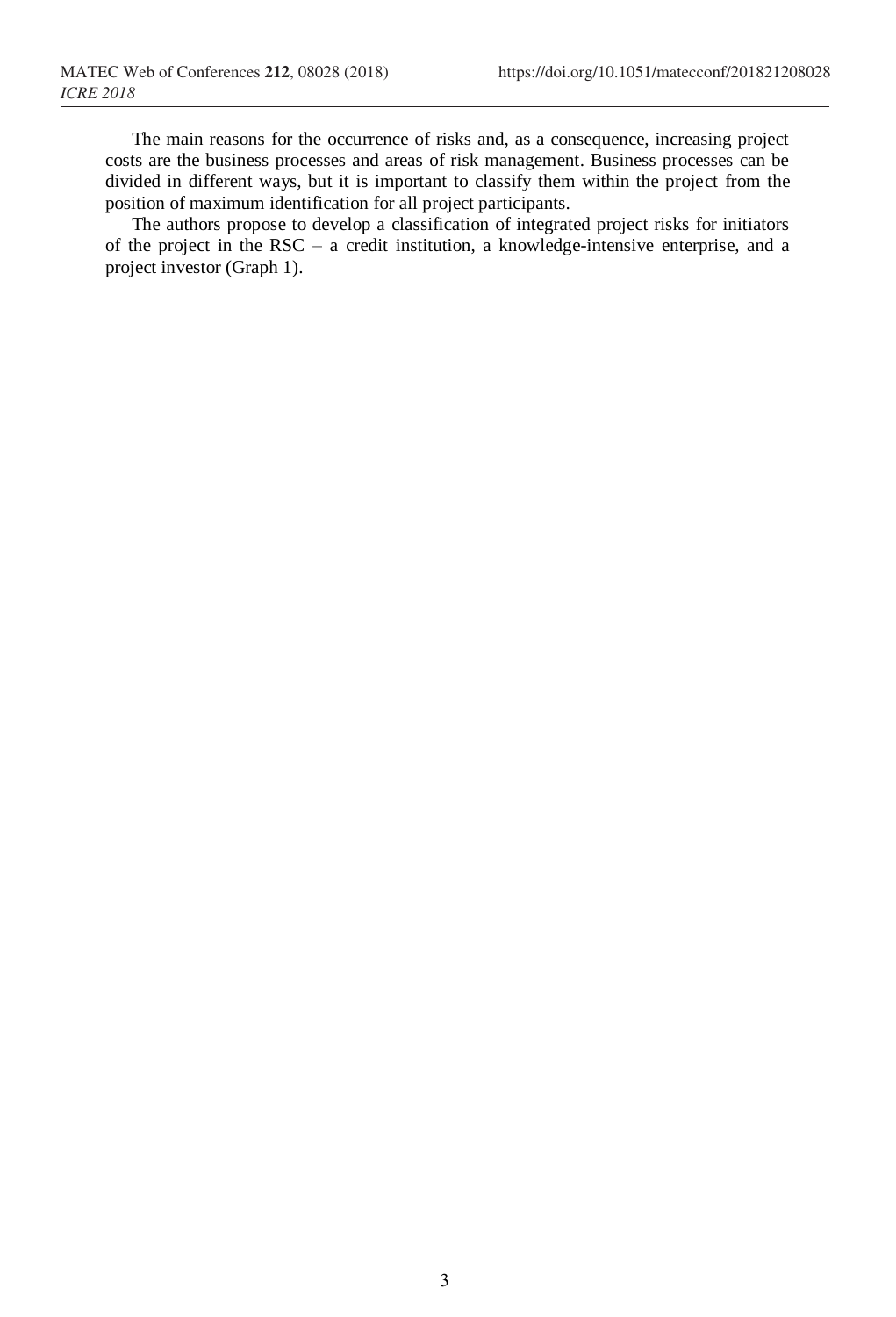| of an RSC enterprise<br>Project risks               | a credit institution<br>Project risks of | Integrated project risks in the interaction of the RKK enterprise and the<br>credit institution |                        |
|-----------------------------------------------------|------------------------------------------|-------------------------------------------------------------------------------------------------|------------------------|
| Suppliers                                           | Economic risks                           | Domestic                                                                                        | Foreign                |
| Production and installation                         | Price                                    | Suppliers                                                                                       | Political (sanctions)  |
|                                                     | Percentage                               | Production and installation                                                                     | Foreign economic risks |
| Quality control                                     | Foreign exchange                         | Quality control                                                                                 |                        |
| Logistics                                           | Liquidity                                | Logistics                                                                                       | Natural                |
| Information technology                              | $\operatorname{Cash}$ flow               | Information technology                                                                          |                        |
|                                                     | Credit                                   | Construction and infrastructure                                                                 |                        |
| Construction and                                    | Investment                               |                                                                                                 |                        |
| infrastructure                                      |                                          | R&D                                                                                             |                        |
| R&D                                                 | Non-economic risks                       | Technological and service<br>support of the project                                             |                        |
|                                                     | Operating                                | Personnel management                                                                            |                        |
| Technological and service<br>support of the project | <b>Business</b>                          | Credit                                                                                          |                        |
|                                                     | Legal                                    | Monitoring of the state                                                                         |                        |
| Credit                                              | Catastrophic                             | Economic risks                                                                                  |                        |
| Personnel management                                | Political (sanctions)                    | Non-economic risks                                                                              |                        |
| Monitoring of the state                             | Foreign economic                         |                                                                                                 |                        |
| Political (sanctions)                               | (corruption, finan. crisis)              |                                                                                                 |                        |
| (comuption, sanctions)<br>Foreign economic          | Natural                                  |                                                                                                 |                        |
| Currency risk                                       |                                          |                                                                                                 |                        |
| Insurance                                           |                                          |                                                                                                 |                        |
| Natural                                             |                                          |                                                                                                 |                        |

**Fig. 1.** Classification of integrated project risks in the RSC.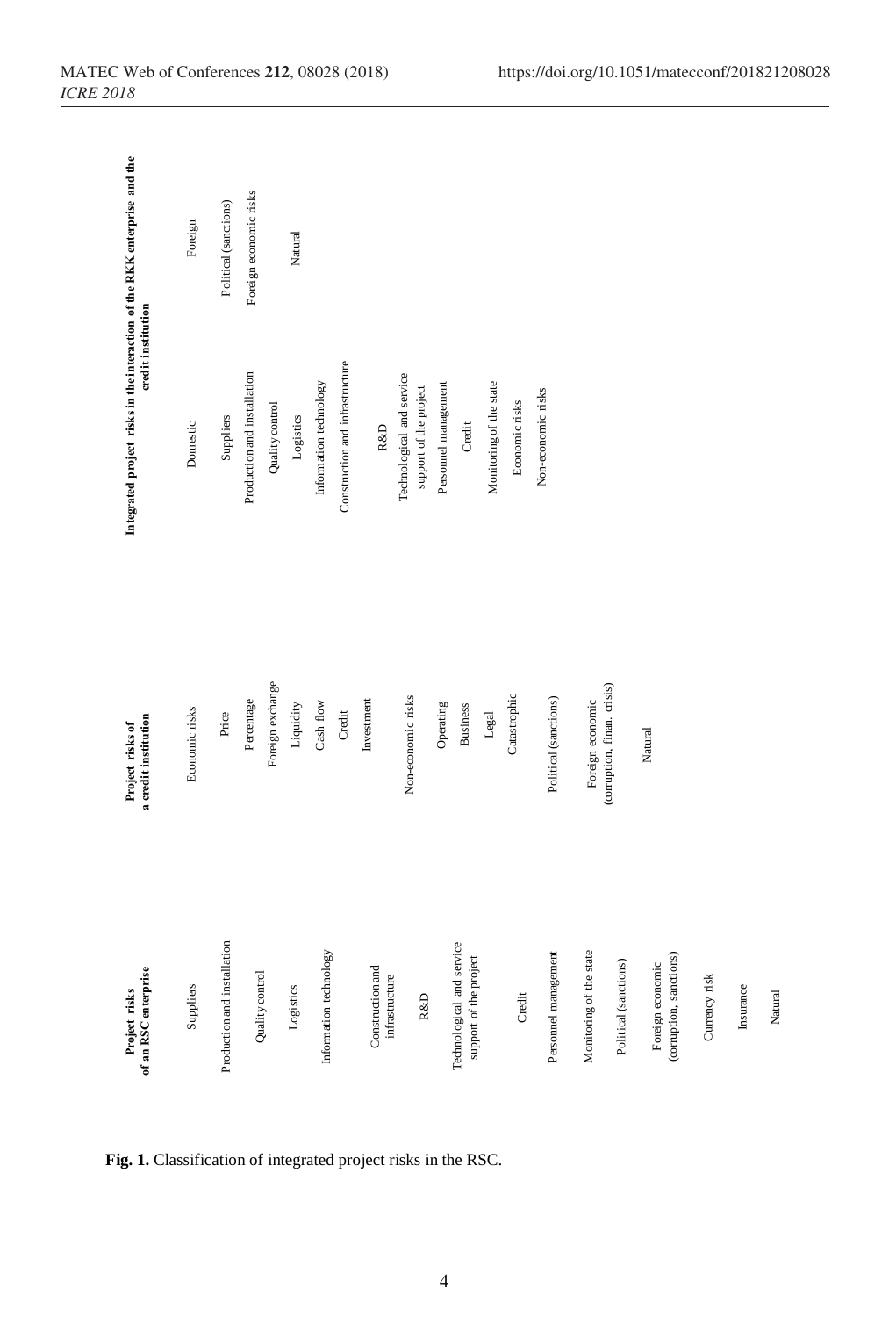Development of an integrated risk classification in the interaction of RSC enterprises and lending institutions is one of the important tasks in managing integrated project risks, the solution of which will provide an opportunity to balance risks by sources of threats, management principles, responsibility centers. It will also allow to develop and form methodological bases and a flexible system of risk management. Having developed an integrated risk classification, project managers can reliably establish the individual value of each risk, conduct its analysis and assessment, creating elements of an effective risk management system. To improve the quality of project risk management, it is necessary to effectively assess and manage independent and unrelated risks, paying detailed attention to many risk factors that are interrelated and correlated. In each specific case, project risks will be classified taking into account the specifics of the industry, its scale, technologies chosen, the country of implementation, and other features of a particular project. After classifying integrated project risks in the RSC, this is necessary to proceed to their assessment [2].

Estimating a project risk in the RSC is a set of measures that allow to forecast the possibility of obtaining additional profit or a certain amount of damage from the risk and erroneous coming from untimely management decisions. The rational organization of the project and an integrated approach to the assessment and management of project risks can be achieved only through the full use of methods for assessing project risks, their management and monitoring, taking into account the impact of internal and external factors.

Development of projects in the RSC, assessment of their effectiveness, and management are important and inextricably linked among themselves components of project risk management. An integrated approach to the organization of project risk management in the interaction of RSC enterprises and lending institutions should be implemented using both known and developed (adapted) methods in the implementation and management of projects.

Scientific and professional literature describes the methods for assessing project risks in detail, but their number is not always sufficient for a more complete and accurate analysis of the risks of space projects. Let's look at the basic methods for assessing project risks and develop methods for assessing and managing project risks in the interaction of RSC enterprises and lending institutions. The main methods of project evaluation include expert, statistical methods, as well as quantitative and qualitative assessment methods (Table 1) [2].

| No             | <b>Method</b>          | <b>Features</b>                           | <b>Application area</b> |
|----------------|------------------------|-------------------------------------------|-------------------------|
| 1              | Expert methods         | A complex of logical and                  | Risk identification.    |
|                |                        | mathematical-statistical procedures for   | ranking, quantitative,  |
|                |                        | processing information provided by an     | and qualitative         |
|                |                        | expert/group of experts                   | assessment              |
| $\mathfrak{D}$ | Statistical            | Use of statistical criteria for measuring | Quantitative risk       |
|                | methods                | the magnitude of the risk                 | assessment              |
| 3              | SWOT-analysis          | Reflects the strengths, weaknesses of     | Expert identification   |
|                |                        | the project, as well as the opportunities | and risk assessment     |
|                |                        | and threats associated with it            |                         |
| 4              | Rose (spiral) of risks | Illustrates expert evaluation of design   | Risk ranking            |
|                |                        | risks                                     |                         |
| 5              | Method of analogies or | A study of the accumulated experience     | Risk assessment of      |
|                | conservative forecasts | in analog projects with a view to         | frequently recurring    |
|                |                        | calculating possible losses               | projects                |
| 6              | Interest-rate method   | The increase in the risk-free rate of     | Additional              |

**Table 1.** Basic methods for assessing project risks.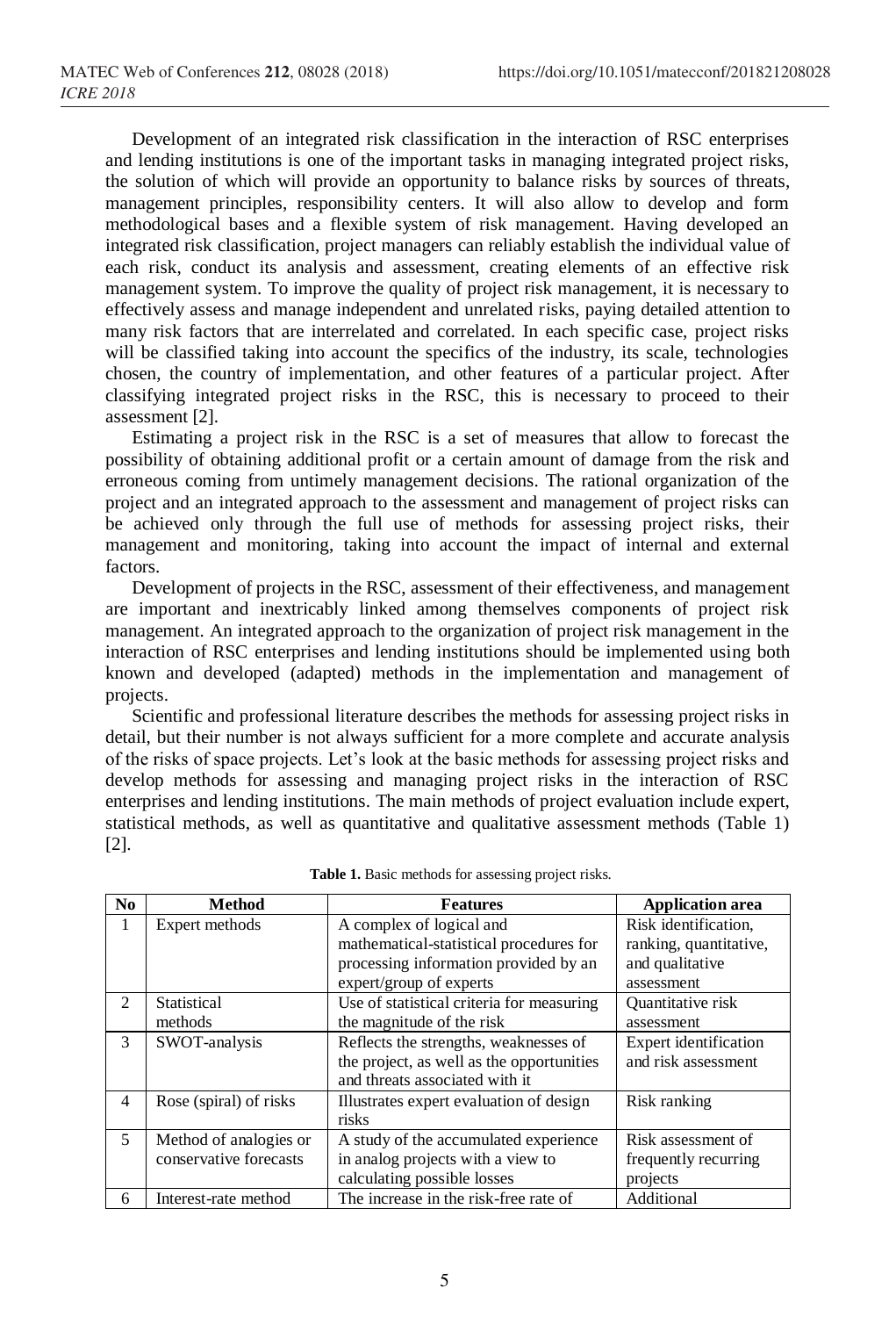|    | adjusted for risk     | interest on the amount of the risk<br>premium (risk premium)                                                                             | consideration of risk<br>factors in calculating<br>the effectiveness of<br>the project |
|----|-----------------------|------------------------------------------------------------------------------------------------------------------------------------------|----------------------------------------------------------------------------------------|
| 7  | Critical value method | Determination and establishment of<br>critical values / variables (factors) that<br>affect project risk                                  | Monitoring of risks in<br>the process of project<br>management                         |
| 8  | "Decision Trees"      | Method of decision-making when<br>choosing one of the alternative options<br>and forming an optimal strategy                             | Risk analysis at the<br>project planning stage.<br>Project management                  |
| 9  | Sensitivity analysis  | Analysis of the behavior of the project's<br>benchmarks as a result of a change in<br>one risk factor                                    | <b>Ouantitative Risk</b><br>Analysis                                                   |
| 10 | Scenario Analysis     | Analysis of the behavior of the<br>project's benchmarks as a result of<br>changes in the range of risk factors<br>(multifactor analysis) | Quantitative approach<br>in risk analysis and<br>management                            |
| 11 | Simulation modeling   | Use of a numerical risk assessment                                                                                                       | Ouantitative<br>assessment of integral<br>risk in general                              |

Expert methods for assessing project risks are those methods that are based on the knowledge and experience of individual experts in a particular field. These methods are suitable in situations where the required information on the outcomes or the likelihood of their occurrence is absent, insufficient, or not formalized [2].

The general procedure for assessing project risks using expert methods can consist of several stages: an analysis of the assignment to experts in risk assessment of the project; organizational and methodological preparation for conducting an expert evaluation; selecting experts on the basis of general erudition, logical and analytical thinking, knowledge and skills in a certain professional field; carrying out expert predictive studies or conducting predictive assessments (the main forms of expert evaluation are the rank method, the method of scale scores, the method of pairwise comparisons); processing, analysis of forecast research results and provision of information to customers for management decisions.

Statistical methods use statistical criteria for measuring the risk value being calculated on the basis of reliable and complete statistical information, for example, such as the average expected value and variability of the possible result [2].

Conducting a qualitative analysis of project risks begins with their identification, analysis, and investigation of possible causes of occurrence. Further, a cost evaluation of the possible consequences of damage from the implementation of identified risks is carried out, and measures to reduce them are being developed. This is a specific feature of a qualitative approach to researching project risks. The quantitative analysis of project risks includes the conducted qualitative analysis and the initial data of the project business plan. The task of quantitative analysis is the numerical measurement of the changing project factors that are checked for risk and the behavior of the project effectiveness criteria. Quantitative analysis is based on methods of mathematical statistics [1].

Most other known methods of assessing project risks have their advantages and disadvantages. When implementing projects in the RSC, this is the most effective and appropriate to use a systemic and integrated approach with a set of different methods for assessing project risks, promptly introducing additional methods for managing or excluding those that have lost relevance. An equally important process in implementing the project and creating a risk management system is project risk management.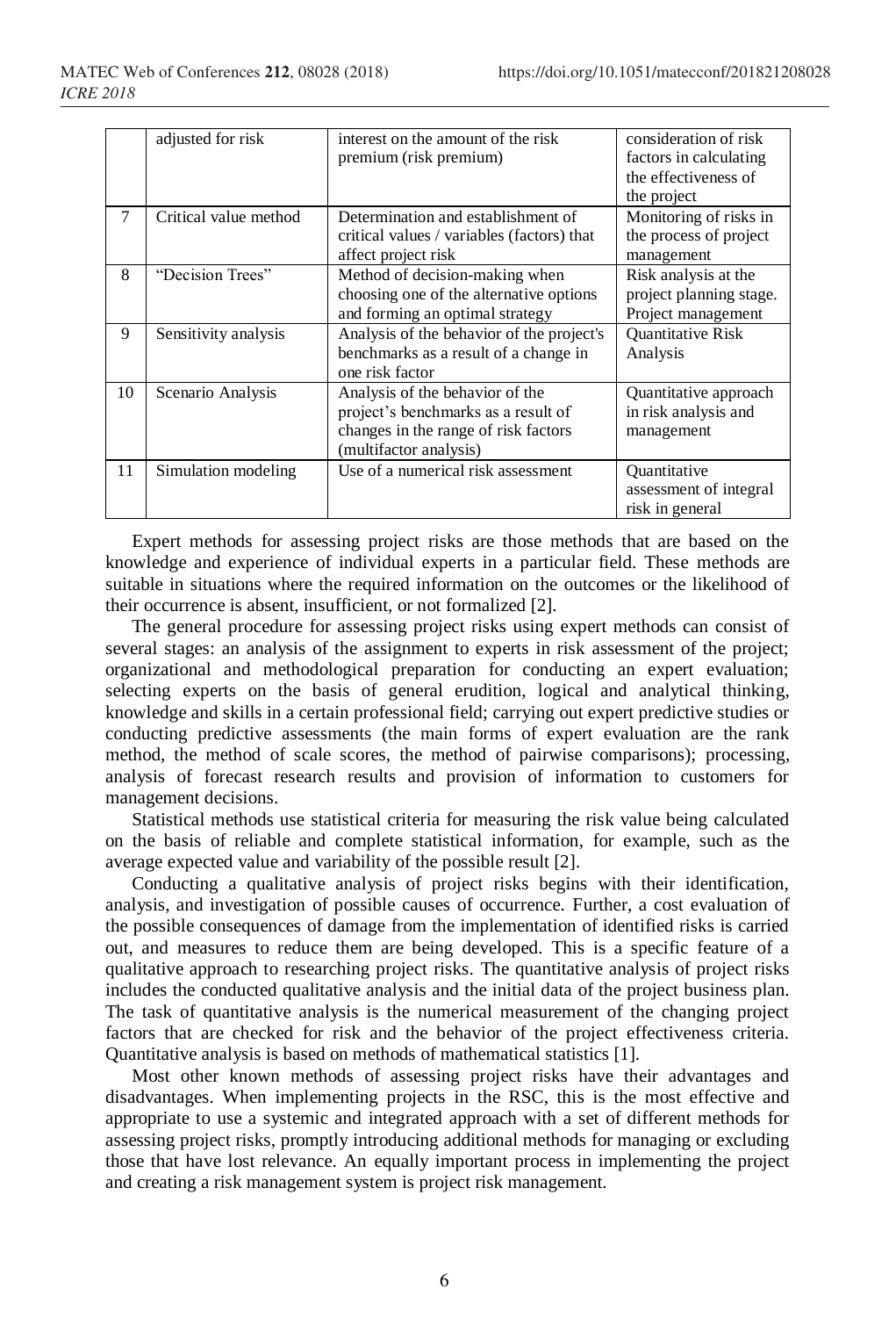Project management in the RSC is carried out through life-cycle phases, namely in the pre-project phase, design, and operation phases [3]. The process of creating and adapting a management mechanism for integrated project risks can be represented by a set of integrated measures implemented at all levels of project management and integrated into three main phases (Graph 2).



**Fig. 2.** The scheme for managing integrated project risks for the life cycle phases for the implementing projects in the RSC.

The first stage, preparatory, will be related to the preliminary work and the preparation of forming a management system for integrated project risks. The work plan is developed by the specialized unit for project risk management and approved by project managers. It can consist of detailed elaboration of concrete stages of work, regulation of terms, definition of job responsibilities of performers and necessary technological, financial, intellectual and other resources.

At the second stage, managerial, project risk management systems are developed and implemented, the system integration into the risk management of the project participants occurs, the amount and timing of project financing are determined, the formation of the team occurs, etc.

The third stage, adaptation, includes the adaptation and operation of the project facility in the RSC and risk management systems.

The stages of creating a system for managing integrated project risks in the RSC developed by the authors are universal and can be used by other market participants. The proposed concept will allow them to optimize the process of managing project risks. An important and integral part of risk management in the implementation of projects in the RSC is the subsequent monitoring and evaluation of the effectiveness of project risk management. The researches carried out by the authors show that the creation and implementation of a new independent structural division of risk management or the combination of specialized specialists on the basis of an already existing service are the most rational when implementing projects in the RAC.

After the newly established structural unit begins its activity, its employees form and adapt the Regulation on the Integrated Risk Management System for the implementation of projects in the RSC. The developed Regulation is coordinated and approved by the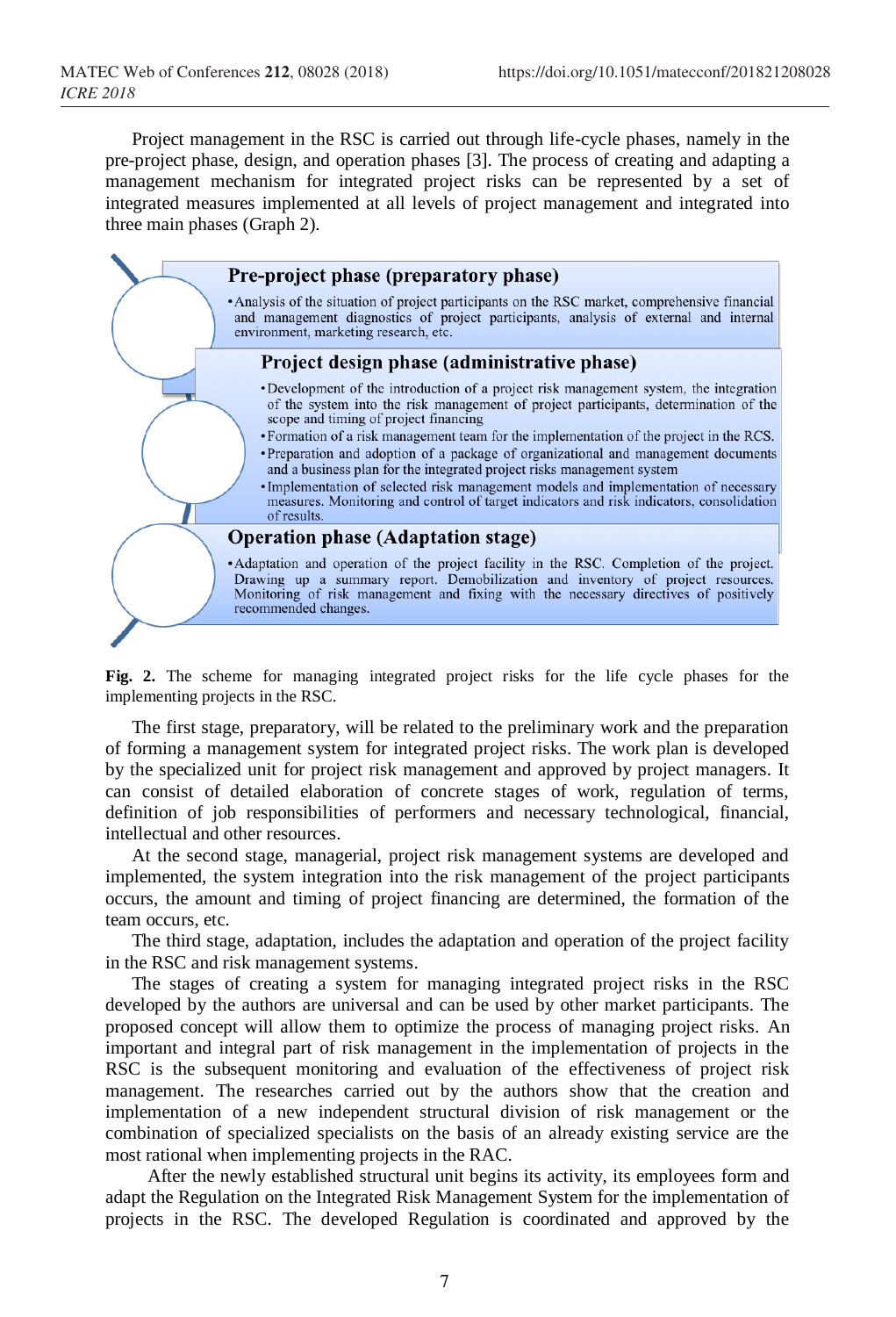stakeholders of the project. The integrated scheme of the Regulation on the Management System for Integrated Project Risks in the Implementation of Project Risks in the RSC is presented by the authors in Figure 3.



**Fig. 3.** The enlarged scheme of the Regulation on the Integrated Project Risk Management System in the RSC.

Having the Regulation on the Integrated Project Risk Management System being completed, the authorized risk management division carries out work on its adaptation and implementation in the existing or planned project in the RSC, and also compares and consolidates reports for project managers on the basis of which they make management decisions in the process of implementation and project management. To provide prompt, reliable, and high-quality information, it is necessary to analyze and evaluate the effectiveness of the integrated project risks management system after its implementation and do it in a timely manner and within the framework of the business plan.

As applied to this work, the assessment of the effectiveness of managing integrated project risks in the RSC means that there is the need to identify and justify the sources, factors, indicators, and components of the management effectiveness of integrated project risks. Evaluation of the effectiveness of managing integrated project risks in the implementation of projects in the RSC is based on the following main components:

• development and implementation of the Regulation on the Integrated Project Risk Management System in the RSC;

assessment of the effectiveness of implementation and adaptation of the integrated risk management system in the implementation of projects in the RCM;

assessment of the effectiveness of managing integrated project risks through an event system called Value-at-Risk or VaR [1].

Given the specifics of projects in the RSC, according to the authors, the following two methods for assessing the effectiveness of implementation and adaptation of the integrated project risk management system can be singled out separately.

1.A Comprehensive method based on the definition of additional net present value (∆NPV) [4], being obtained from the introduction and adaptation of the integrated project risks management system.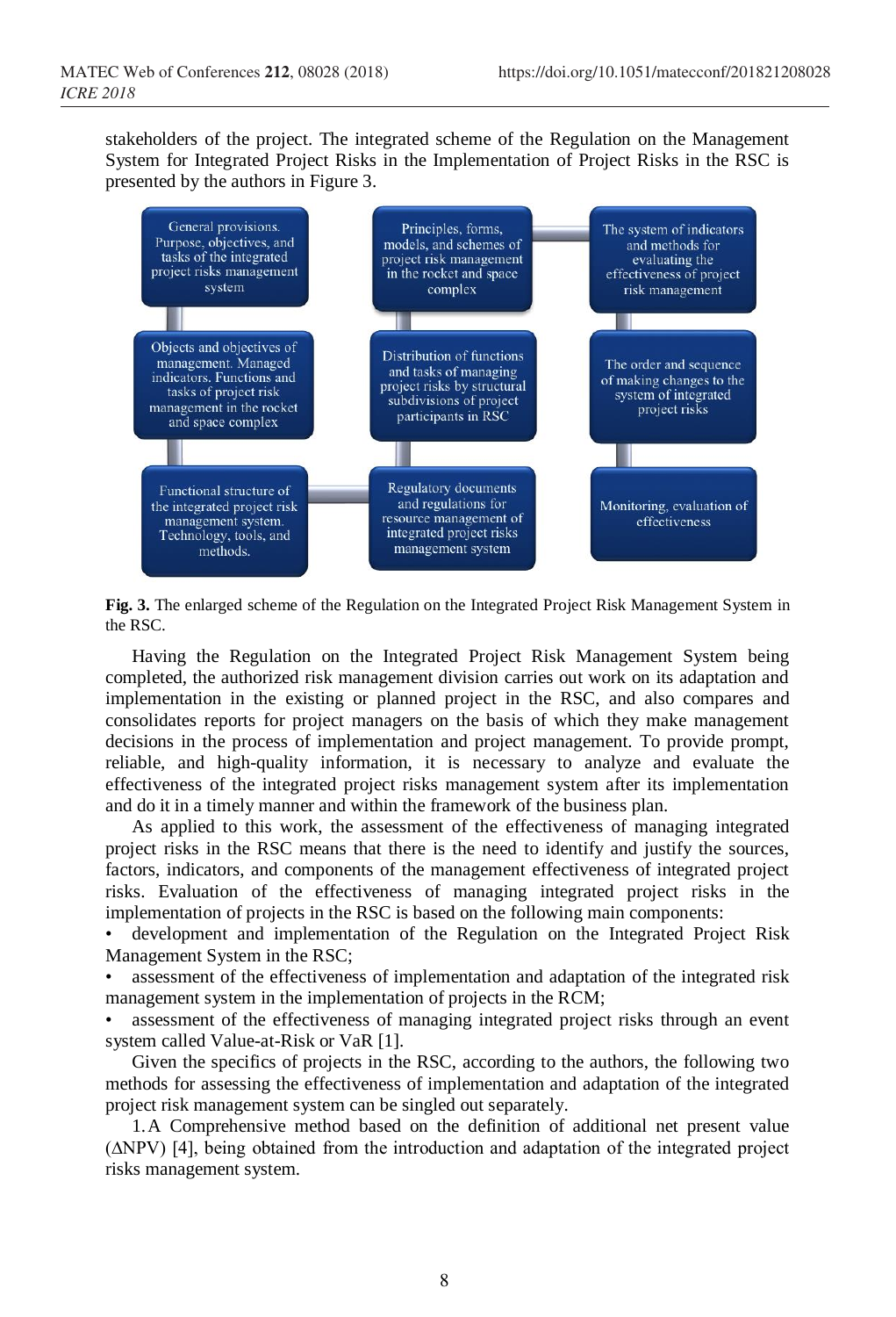2.A local method that involves determining the particular effects from the introduction and adaptation of the integrated project risk management system as the difference between the increase in the financial result and the costs of implementing this system, respectively.

The most frequent (especially in the process of implementation and adaptation of the risk management system or the implementation of projects in the RSC) and preferred method is the integrated method. However, in some cases, when the transition to cost principles of risk management affects only a number of objects or individual business processes and units, for example, the application of a local method is also possible.

When implementing a comprehensive method for assessing the effectiveness of implementation and adaptation of the project risk management system, it is appropriate to use an integrated calculation method, the sequence of implementation of which consists of three main stages:

Calculating the net present value (NPV) when implementing the project prior to the implementation of the integrated risk management system;

• Calculating the net present value (NPV) when implementing the project after the implementation of the integrated risk management system;

• Degerming the difference between the NPVafter and NPVbefore the implementation of the integrated project risk management system.

Evaluation of the effectiveness of the implementation and adaptation of the integrated risk management system in the implementation of projects in the RSC is carried out by comparing the implementation of the project, which involves the implementation of a system with a limited implementation or a rejection.

In general, the calculation formula can be represented in the following form:

NPVproject = NPVafter (n) – NPVbefore (n), where NPVafter (n) is the cash flow balance for n steps when considering the option of introducing an integrated risk management system; NPVbefore (n) is the cash flow balance for n steps when considering the option that does not provide for the introduction of an integrated risk management system.

Thus, the net present value of introducing and adaptating the integrated project risk management system is equal to the difference between cash flows in the "after" and "before" options, which are discounted using the discount rates for each option, minus the initial investment.

Evaluation of the effectiveness of implementing the integrated project risk management system in the RSCM should be carried out continuously for the duration of the project planning and implementation. It is aimed at improving the effectiveness of project risk management, provides for comprehensive continuous monitoring, and involves an assessment of risk management that can be implemented through a system of activities called Value-at-Risk или VaR [2].

Qualitatively, VaR can be defined as the sum of losses in a project with a given small probability for a limited period of time. In fact, VaR is an integrated approach that combines elements of statistical and analytical modeling.

VaR is a monetary assessment of possible losses of project participants in case of unfavorable introduction and adaptation of the integrated project risks management system and, as a result, possible liquidation of the project. One of the requirements of the VaR calculation is the assumption that the business plan for implementing the integrated project risk management system remains unchanged during the estimated period (for example, day, week, etc.).

The entire range of VaR models can be divided into four categories.

1. Models based on the variational-covariance matrix;

2. Models built on the principle of historical modeling;

3. Models built using the Monte Carlo method;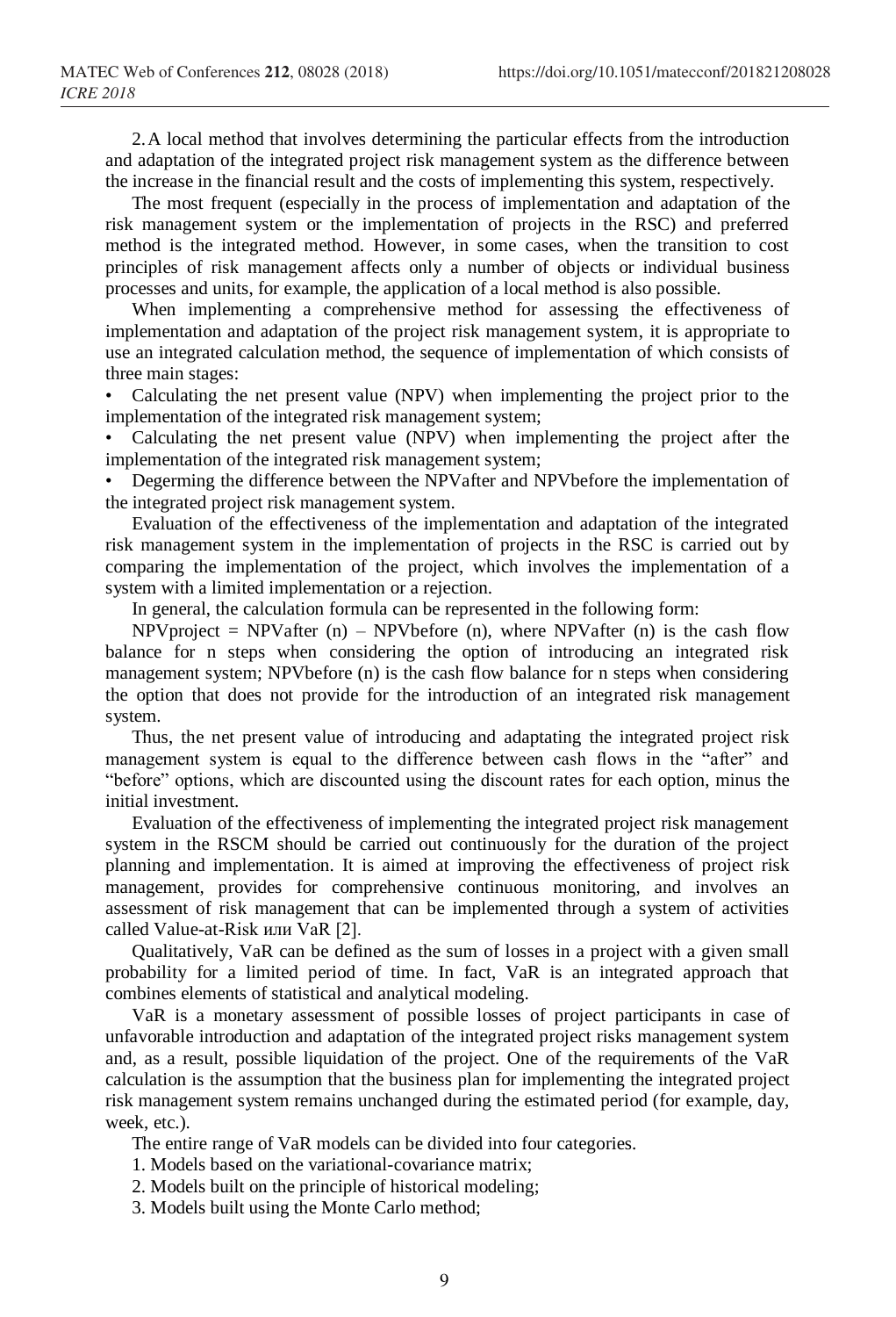4. Models based on the theory of estimating the extreme values of distributions.

Each category includes a large number of methods, the differences between which are determined by the degree of simplification of the real market situation and a set of initial assumptions.

The approach used to construct the model on the basis of the variational-covariance matrix is also called the analytical method of calculating VaR. This approach assumes that the change in the project cost is distributed according to the normal law, and the calculation of the VaR multicomponent components of the integrated project risk management system requires knowledge of the correlation between these components.

Models built on the principle of historical modeling are non-parametric and are based on the assumption of stationarity of the market in the near future. In this case, the method uses the previous price parameters to calculate the hypothetical distribution of periodic changes in the components of the integrated project risk management system in the RSC.

The Monte Carlo method, on the contrary, uses detailed statistical information and mathematical methods to generate as many variants of scenarios as possible. Unlike historical modeling, in the Monte Carlo method, the price changes of the components of the integrated project risk management system are generated in a pseudo-random manner in accordance with the specified parameters [5].

The fourth category of VaR calculation models is the method of estimating the extreme values of the efficiency distribution from the introduction and adaptation of the integrated project risk management system in the RSC. In the process of calculation, VaR is determined as the so-called "tail index," which estimates the nature of the distribution of the values of the variable at the edges of the basic distribution.

If none of the models are suitable for assessing the effectiveness of the implementation and adaptation of the integrated project risk management system, the use of expert estimates of the VaR indicator is allowed, which is to be conducted by the risk department being responsible for implementing the risk system in the RSC project.

It should be noted that the formation of tools and the assessment of the effectiveness of the implementation and adaptation of the integrated project risk management system in the RSC is not limited to the procedures described above. In particular, the risk manager should pay attention to the correctness of the chosen strategy, the relevance and reliability of the data used, as well as the correct distribution of the roles of project participants.

The research conducted by the authors suggests that the formation of a risk management system and the assessment of the effectiveness of managing integrated project risks in the implementation of projects in the RSC is one of the priority tasks that requires increased attention from project managers. The solution of this problem is possible through the use of an integrated approach in the classification, evaluation, management, and continuous monitoring of project risks. All the variety of assessment and risk management methods contribute to the creation of a fundamental, integrated, organic, and structured risk management system for managing integrated project risks, and also serves as a basis for making effective managerial decisions in the course of the project implementation and the key to achieving its objectives by its participants.

## **References**

- 1. V. M. Akhundov, A. I. Sobol, *Financial risk* (ISAA Publishing House, Moscow, 2000)
- 2. A. G. Badalova, A. I. Sobol, *Theoretical and methodological foundations and methodological tools for assessment and risk management of financial and nonfinancial organizations* (Dobroe Slovo Publishing House, Moscow, 2015)